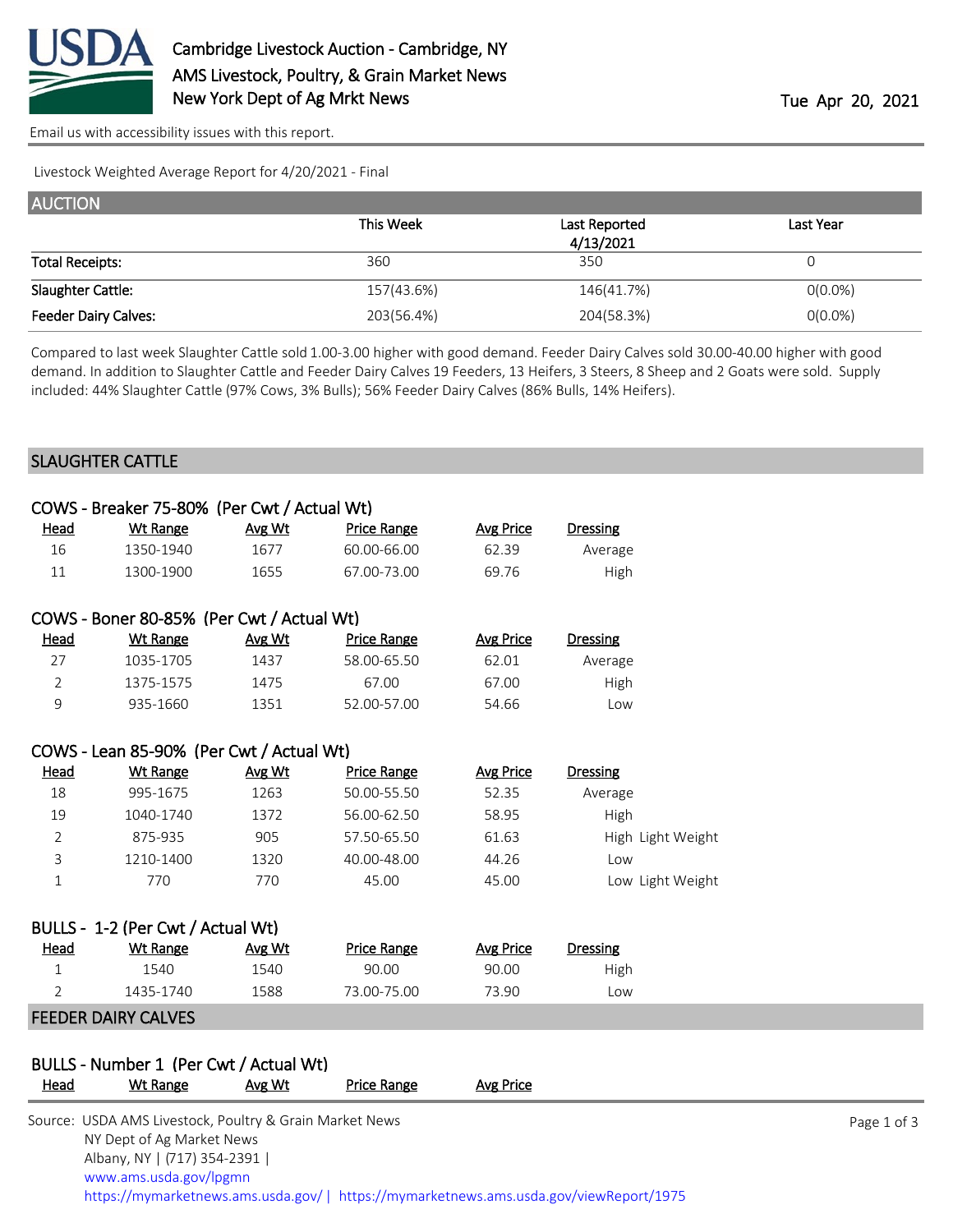

# Cambridge Livestock Auction - Cambridge, NY AMS Livestock, Poultry, & Grain Market News New York Dept of Ag Mrkt News Tue Apr 20, 2021

[Email us with accessibility issues with this report.](mailto:mars@ams.usda.gov?subject=508%20issue)

| $\overline{2}$ | 78        | 78  | 175.00-200.00 | 187.50 | <b>Beef Cross</b> |
|----------------|-----------|-----|---------------|--------|-------------------|
| 22             | 80-89     | 86  | 95.00-160.00  | 141.43 |                   |
| 4              | 81-87     | 84  | 195.00-265.00 | 233.41 | <b>Beef Cross</b> |
| 21             | $90 - 99$ | 94  | 125.00-220.00 | 172.25 |                   |
| 6              | 91-99     | 95  | 190.00-290.00 | 258.92 | <b>Beef Cross</b> |
| 24             | 100-109   | 104 | 145.00-220.00 | 185.77 |                   |
| 4              | 101-103   | 102 | 250.00-280.00 | 269.95 | <b>Beef Cross</b> |
| 10             | 110-118   | 113 | 175.00-195.00 | 186.40 |                   |
| 1              | 113       | 113 | 260.00        | 260.00 | <b>Beef Cross</b> |
| 5              | 121-129   | 126 | 110.00-175.00 | 152.57 |                   |
| 2              | 120-122   | 121 | 190.00-235.00 | 212.69 | <b>Beef Cross</b> |

## BULLS - Number 2 (Per Cwt / Actual Wt)

| Head | Wt Range | Avg Wt | <b>Price Range</b> | Avg Price |
|------|----------|--------|--------------------|-----------|
| q    | 75-78    | 77     | 40.00-75.00        | 61.61     |
|      | 82-87    | 85     | 100.00-125.00      | 112.43    |
|      | 92-95    | 94     | 90.00-125.00       | 107.78    |
|      | 100-101  | 101    | 95.00-125.00       | 110.07    |
|      | 158      | 158    | 85.00              | 85.00     |

### BULLS - Number 3 (Per Cwt / Actual Wt)

| Head | Wt Range | Avg Wt | Price Range | Avg Price |
|------|----------|--------|-------------|-----------|
| Δ    | 70-76    | 73     | 20.00-30.00 | 22.61     |
| 6    | 80-88    | 84     | 25.00-70.00 | 42.21     |
|      | 91-95    | 93     | 30.00-50.00 | 39.78     |
|      | 101-105  | 103    | 30.00       | 30.00     |

#### BULLS - Utility (Per Cwt / Actual Wt)

| Head | Wt Range | Avg Wt | <b>Price Range</b> | Avg Price |
|------|----------|--------|--------------------|-----------|
| 6    | 61-69    | 65     | 5.00               | 5.00      |
| 6    | 71-79    | 75     | $10.00 - 20.00$    | 14.30     |
| 10   | 80-89    | 84     | 10.00-20.00        | 17.33     |
| 5    | 90-98    | 93     | 18.00-20.00        | 19.20     |
| っ    | 102-106  | 104    | 15.00-20.00        | 17.55     |
| ς    | 110-113  | 112    | 15.00-20.00        | 16.64     |

#### HEIFERS - Number 1 (Per Cwt / Actual Wt)

| Head | Wt Range | Avg Wt | Price Range   | Avg Price |                   |
|------|----------|--------|---------------|-----------|-------------------|
| 3    | 77-78    | 77     | 190.00-285.00 | 246.75    | <b>Beef Cross</b> |
|      | 86       | 86     | 35.00         | 35.00     |                   |
|      | 80-86    | 83     | 250.00-280.00 | 264.46    | Beef Cross        |
| ς    | $90-93$  | 91     | 30.00         | 30.00     |                   |
|      |          |        |               |           |                   |